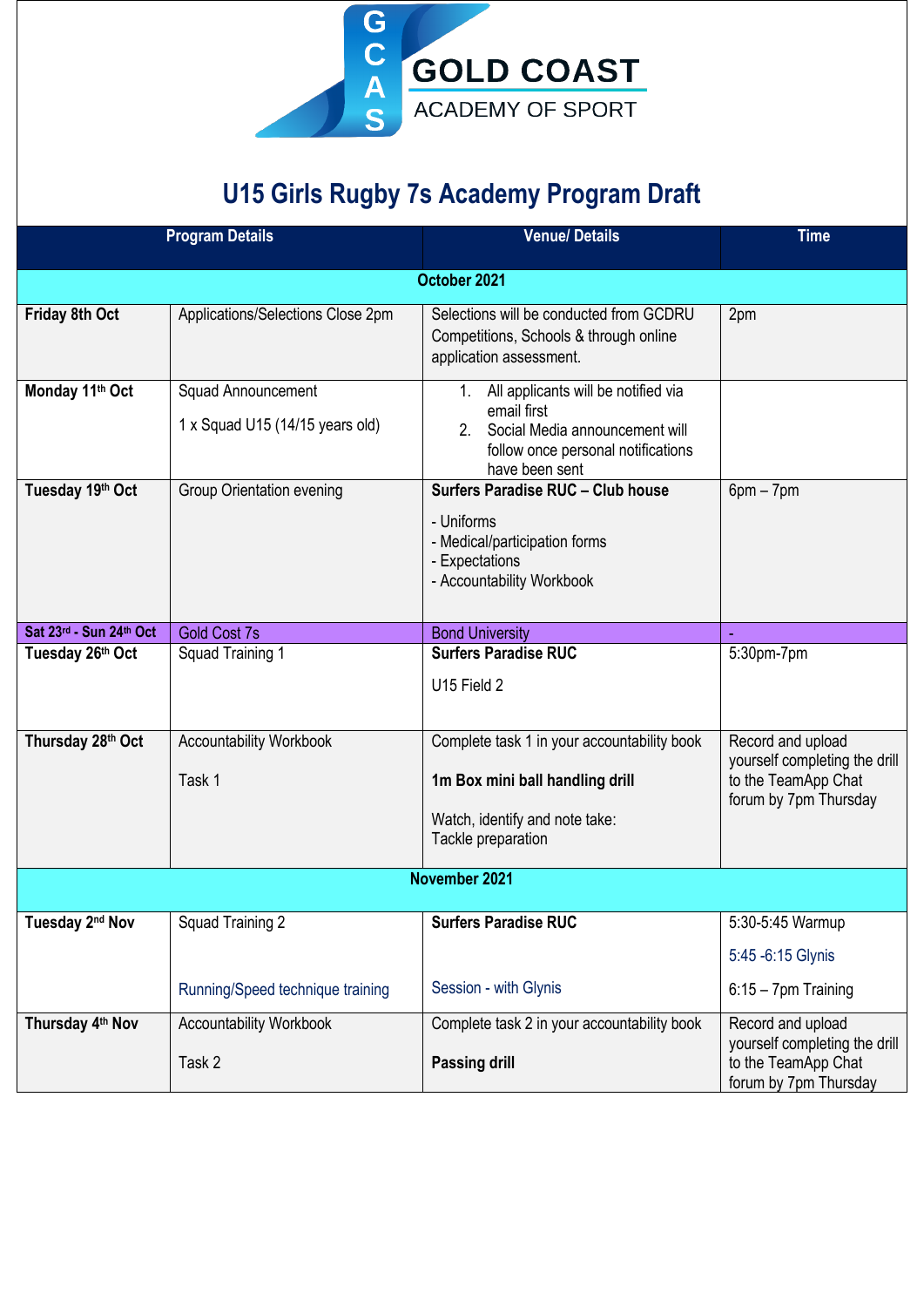|                               |                                          | Watch, identify and note take:<br>Tracking documents and videos    |                                                                               |  |
|-------------------------------|------------------------------------------|--------------------------------------------------------------------|-------------------------------------------------------------------------------|--|
|                               |                                          |                                                                    |                                                                               |  |
| Tuesday 9th Nov               | Squad Training 3                         | <b>Surfers Paradise RUC (Field 2)</b>                              | 5:30pm-6:30pm                                                                 |  |
|                               |                                          |                                                                    |                                                                               |  |
|                               | Group educational session                | <b>Nutrition</b>                                                   | 6:30-7:30pm                                                                   |  |
| Thursday 11 <sup>th</sup> Nov | <b>Accountability Workbook</b>           | Complete task 3 in your accountability book                        | Record and upload<br>yourself completing the drill                            |  |
|                               | Task 3                                   | Passing drill B                                                    | to the TeamApp Chat<br>forum by 7pm Thursday                                  |  |
|                               |                                          | Watch, identify and note take:<br>Tackle prep documents and videos |                                                                               |  |
|                               |                                          |                                                                    |                                                                               |  |
| Friday 13th Nov               | <b>QLD State School Champs</b>           |                                                                    |                                                                               |  |
| Tuesday 16th Nov              | Squad Training 4                         | Griffith Uni Knights RUC                                           | 5:00-6:30pm                                                                   |  |
| Thursday 18th Nov             | <b>Accountability Workbook</b>           | Complete task 4 in your accountability book                        | Record and upload                                                             |  |
|                               | Task 4                                   | Resistant band passing technique drill                             | yourself completing the drill<br>to the TeamApp Chat                          |  |
|                               |                                          | Watch, identify and note take:                                     | forum by 7pm Thursday                                                         |  |
|                               |                                          | Tackle connection documents and videos                             |                                                                               |  |
| Tuesday 23rd Nov              | Squad Training 5                         | <b>Griffith Uni Knights RUC</b>                                    | 5:00-6:00pm                                                                   |  |
|                               | Group educational session<br>(U15 & U17) | Follow up nutrition                                                | 6:00-6:45pm                                                                   |  |
| Thursday 25th Nov             | <b>Accountability Workbook</b>           | Complete task 5 in your accountability book                        | Record and upload                                                             |  |
|                               | Task 5                                   | Passing drill B repeat                                             | yourself completing the drill<br>to the TeamApp Chat<br>forum by 7pm Thursday |  |
|                               |                                          | Watch, identify and note take:                                     |                                                                               |  |
|                               |                                          | Tackle Acceleration documents and videos                           |                                                                               |  |
| Tuesday 30th Nov              | Squad training 6                         | <b>Griffith Uni Knights RUC</b>                                    | 5:00-6:30pm                                                                   |  |
|                               |                                          |                                                                    |                                                                               |  |
| December 2021                 |                                          |                                                                    |                                                                               |  |
| Thursday 2 <sup>nd</sup> Dec  | <b>Accountability Workbook</b>           | Complete task 6 in your accountability book                        | Record and upload<br>yourself completing the drill                            |  |
|                               | Task 6                                   | Movement pre-kick drill                                            | to the TeamApp Chat<br>forum by 7pm Thursday                                  |  |
|                               |                                          | Watch, identify and note take:                                     |                                                                               |  |
|                               |                                          | Finishing the tackle documents and videos                          |                                                                               |  |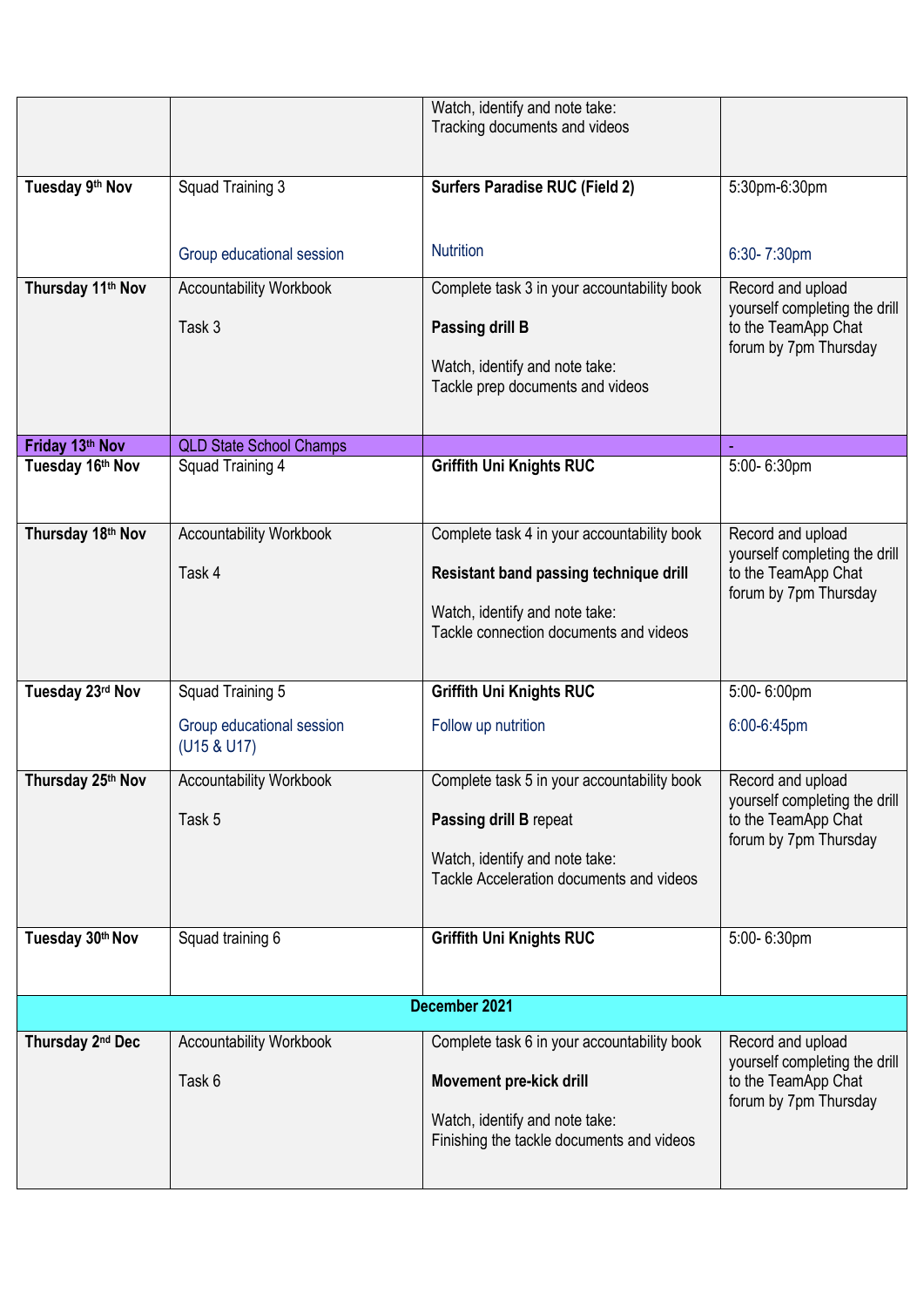| Tuesday 7 <sup>th</sup> Dec  | Squad training 7                         | <b>Griffith Uni Knights RUC</b>              | 5:00-6:00pm                                          |
|------------------------------|------------------------------------------|----------------------------------------------|------------------------------------------------------|
|                              |                                          |                                              |                                                      |
|                              | Group educational session                | Body Maintenance / injury prevention /       | 6:00-6:45pm                                          |
|                              | (U15 & U17)                              | <b>Strength &amp; Conditioning</b>           |                                                      |
| Thursday 9th Dec             | <b>Accountability Workbook</b>           | Complete task 7 in your accountability book  | Record and upload                                    |
|                              |                                          |                                              | yourself completing the drill                        |
|                              | Task 7                                   | 6 min kicking muscle memory session          | to the TeamApp Chat<br>forum by 7pm Thursday         |
|                              |                                          | Watch, identify and note take:               |                                                      |
|                              |                                          | Tackle types documents and videos            |                                                      |
|                              |                                          |                                              |                                                      |
| Tuesday 14th Dec             | Squad training 8                         | <b>Griffith Uni Knights RUC</b>              | 5:00-5:15 Warm up                                    |
|                              | Running/Speed technique training 2       | Session - with Glynis                        | 5:15-5:45pm Glynis                                   |
|                              |                                          |                                              | 5:45-6:30pm Training                                 |
| Thursday 16th Dec            | <b>Accountability Workbook</b>           | Complete task 8 in your accountability book  | Record and upload<br>yourself completing the drill   |
|                              | Task 8                                   | Repeat x1 passing drill from previous        | to the TeamApp Chat                                  |
|                              |                                          | weeks                                        | forum by 7pm Thursday                                |
|                              |                                          | <b>Goal kicking drill</b>                    |                                                      |
|                              |                                          |                                              |                                                      |
|                              |                                          |                                              |                                                      |
|                              |                                          |                                              |                                                      |
|                              |                                          | 15th December - 10th January Squad Break     |                                                      |
|                              |                                          |                                              |                                                      |
|                              |                                          | <b>January 2022</b>                          |                                                      |
| Tuesday 11 <sup>th</sup> Jan | Squad training 9                         | <b>Griffith Uni Knights RUC</b>              | 5:00-6:00pm                                          |
|                              |                                          |                                              |                                                      |
|                              | Group educational session<br>(U15 & U17) | Sport psychology (Motivation/types)          | 6:00-6:45pm                                          |
|                              |                                          |                                              |                                                      |
| Thursday 13th Jan            | <b>Accountability Workbook</b>           | Complete task 9 in your accountability book  | Record and upload<br>yourself completing the drill   |
|                              | Task 9                                   | Repeat x1 kicking drill from previous        | to the TeamApp Chat                                  |
|                              |                                          | weeks                                        | forum by 7pm Thursday                                |
|                              |                                          | Watch, identify and note take:               |                                                      |
|                              |                                          | Analysis of scrum tactics                    |                                                      |
| Tuesday 18th Jan             | Squad training 10                        |                                              | 5:00-6:30pm                                          |
|                              |                                          | Griffith Uni Knights RUC                     |                                                      |
|                              |                                          |                                              |                                                      |
| Thursday 20th Jan            | <b>Accountability Workbook</b>           | Complete task 10 in your accountability book | Record and upload                                    |
|                              | Task 10                                  | <b>Explosive speed and agility session</b>   | yourself completing the drill<br>to the TeamApp Chat |
|                              |                                          |                                              | forum by 7pm Thursday                                |
|                              |                                          | Watch, identify and note take:<br>The Ruck   |                                                      |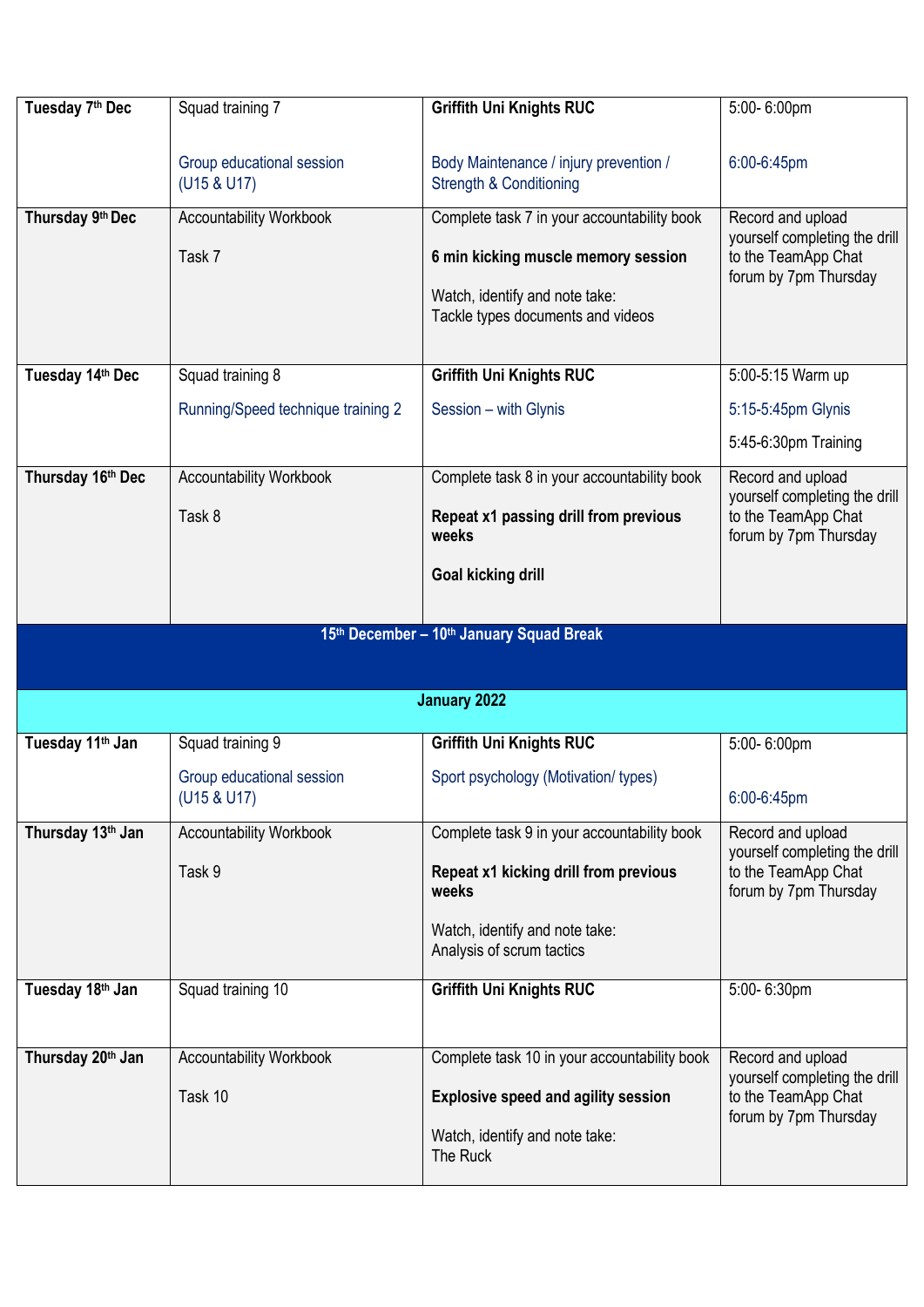| Tuesday 25th Jan            | Squad training 11                        | <b>Griffith Uni Knights RUC</b>                | 5:00-6:00pm                                                                   |
|-----------------------------|------------------------------------------|------------------------------------------------|-------------------------------------------------------------------------------|
|                             | Group educational session                | Sport psychology (Mental toughness /           |                                                                               |
|                             | (U15 & U17)                              | Positive thinking)                             | 6:00-6:45pm                                                                   |
| Thursday 27th Jan           | <b>Accountability Workbook</b>           | Complete task 11 in your accountability book   | Record and upload                                                             |
|                             |                                          |                                                | yourself completing the drill                                                 |
|                             | Task 11                                  | Poaching/Jackling drill                        | to the TeamApp Chat<br>forum by 7pm Thursday                                  |
|                             |                                          | Repeat x1 passing drill from previous<br>weeks |                                                                               |
|                             |                                          | February 2022                                  |                                                                               |
| Tuesday 1 <sup>st</sup> Feb | Squad training 12                        | <b>Griffith Uni Knights RUC</b>                | 5:00-6:30pm                                                                   |
|                             |                                          |                                                |                                                                               |
| Thursday 3rd Feb            | <b>Accountability Workbook</b>           | Complete task 12 in your accountability book   | Record and upload                                                             |
|                             | Task 12                                  | Individual line out drill                      | yourself completing the drill<br>to the TeamApp Chat<br>forum by 7pm Thursday |
|                             |                                          | Read through and note take line out key        |                                                                               |
|                             |                                          | points                                         |                                                                               |
| Tuesday 8th Feb             | Squad training 13                        | Griffith Uni Knights RUC                       | 5:00-6:00pm                                                                   |
|                             | Group educational session<br>(U15 & U17) | Body maintenance follow up                     | 6:00-6:45pm                                                                   |
| Thursday 10th Feb           | <b>Accountability Workbook</b>           | Complete task 13 in your accountability book   | Record and upload                                                             |
|                             | Task 13                                  | Resistant band passing technique drill         | yourself completing the drill<br>to the TeamApp Chat                          |
|                             |                                          | <b>Speed/Agility session</b>                   | forum by 7pm Thursday                                                         |
| Tuesday 15th Feb            | Squad training 14                        | <b>Griffith Uni Knights RUC</b>                | 5:00-6:30pm                                                                   |
|                             |                                          |                                                |                                                                               |
| Thursday 17th Feb           | <b>Accountability Workbook</b>           | Complete task 14 in your accountability book   | Record and upload                                                             |
|                             | Task 14                                  | <b>Rugby Mobility part 1 session</b>           | yourself completing the drill<br>to the TeamApp Chat                          |
|                             |                                          |                                                | forum by 7pm Thursday                                                         |
| Tuesday 22nd Feb            | Squad training 15                        | <b>Griffith Uni Knights RUC</b>                | 5:00-6:00pm                                                                   |
|                             | Group educational session                | Sport psychology (Communication) or            | 6:00-6:45pm                                                                   |
|                             | (U15 & U17)                              | Social-Media                                   |                                                                               |
| Thursday 24th Feb           | <b>Accountability Workbook</b>           | Complete task 15 in your accountability book   | Record and upload<br>yourself completing the drill                            |
|                             | Task 15                                  | Individual line out drill practice             | to the TeamApp Chat                                                           |
|                             |                                          | Poaching/Jackling drill practice               | forum by 7pm Thursday                                                         |
| <b>March 2022</b>           |                                          |                                                |                                                                               |
|                             |                                          |                                                |                                                                               |